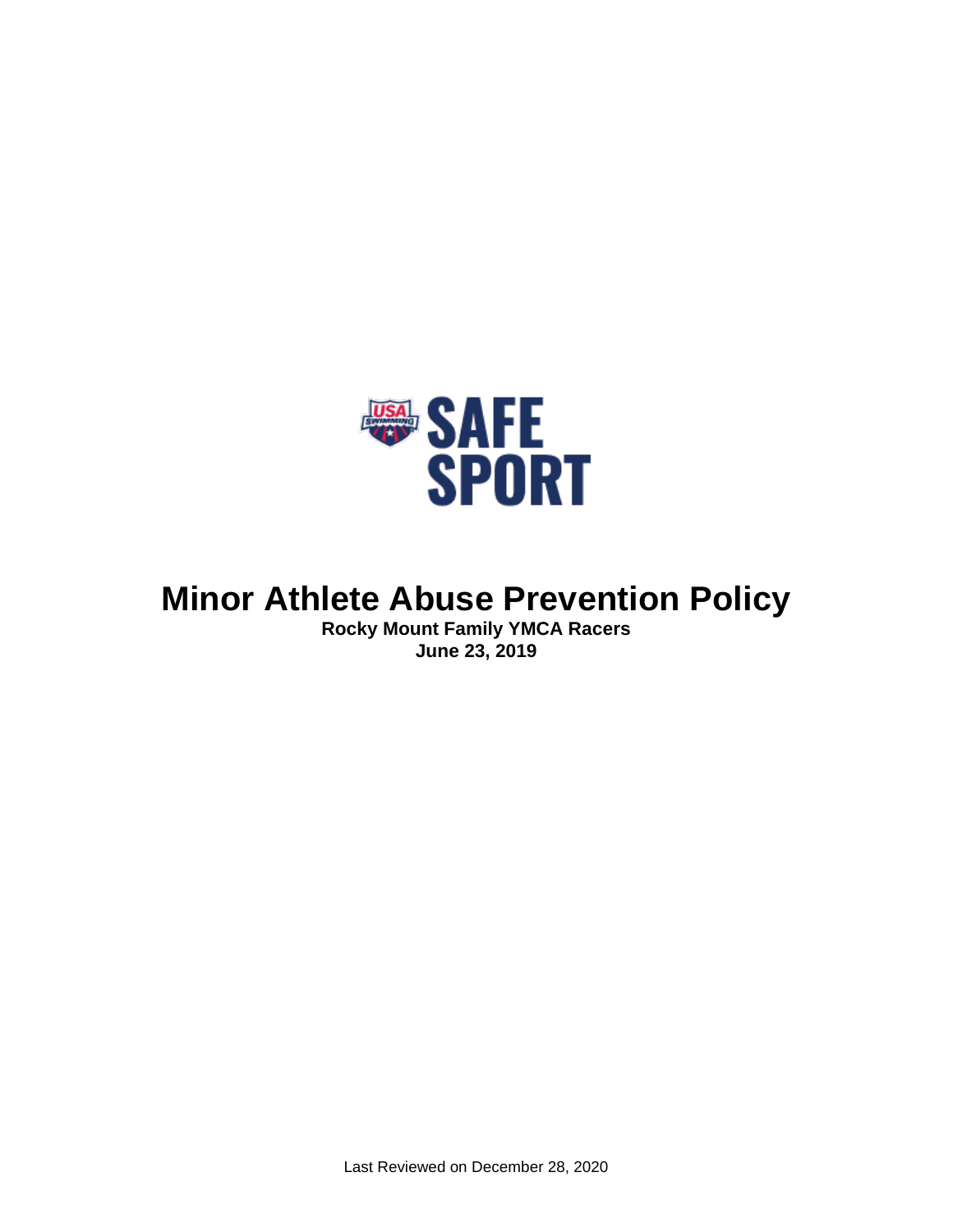

## **THIS POLICY APPLIES TO:**

- All USA Swimming non-athlete members and adult athlete members;
- Participating non-members (e.g., meet marshals, meet computer operators, timers, etc.);
- LSC and club adult staff and board members; and
- Any other adult authorized to have regular contact with or authority over minor athletes.

#### **GENERAL REQUIREMENT**

USA Swimming member clubs and LSCs are required to implement this Minor Athlete Abuse Prevention Policy in full. The Minor Athlete Abuse Prevention Policy must be reviewed and agreed to in writing by all athletes, parents, coaches and other non-athlete members of member clubs on an annual basis with such written agreement to be retained by the club.

#### **ONE-ON-ONE INTERACTIONS**

I. Observable and Interruptible

One-on-one interactions between a minor athlete and an Applicable Adult (who is not the minor's legal guardian) must occur at an observable and interruptible distance from another adult unless meeting with a Mental Health Care Professional and/or Health Care Provider (see below) or under emergency circumstances.

- II. Meetings
	- a. Meetings between a minor athlete and an Applicable Adult may only occur if another adult is present and where interactions can be easily observed and at an interruptible distance from another adult, except under emergency circumstances.
	- b. If a one-on-one meeting takes place, the door to the room must remain unlocked and open. If available, it must occur in a room that has windows, with the windows, blinds, and/or curtains remaining open during the meeting.
	- c. Meetings must not be conducted in an Applicable Adult or athlete's hotel room or other overnight lodging location during team travel.

#### III. Meetings with Mental Health Care Professionals and/or Health Care Providers

If a Mental Health Care Professional and/or Health Care Provider meets with a minor athlete in conjunction with participation, including at practice or competition sites, a closed-door meeting may be permitted to protect patient privacy provided that:

- a. The door remains unlocked;
- b. Another adult is present at the facility;
- c. The other adult is advised that a closed-door meeting is occurring; and
- d. Written legal guardian consent is obtained in advance by the Mental Health Care Professional and/or Health Care Provider, with a copy provided to the Club Name.
- IV. [Recommended] Individual Training Sessions

Individual training sessions outside of the regular course of training and practice between Applicable Adults and minor athletes are permitted if the training session is observable and interruptible by another adult. Legal guardians must be allowed to observe the training session.

#### **SOCIAL MEDIA AND ELECTRONIC COMMUNICATIONS**

I. Content

All electronic communication from Applicable Adults to minor athletes must be professional in nature.

II. Open and Transparent

Absent emergency circumstances, if an Applicable Adult with authority over minor athletes needs to communicate directly with a minor athlete via electronic communications (including social media), the minor athlete's legal guardian must be copied. If a minor athlete communicates to the Applicable Adult (with authority over the minor athlete) privately first, said Applicable Adult must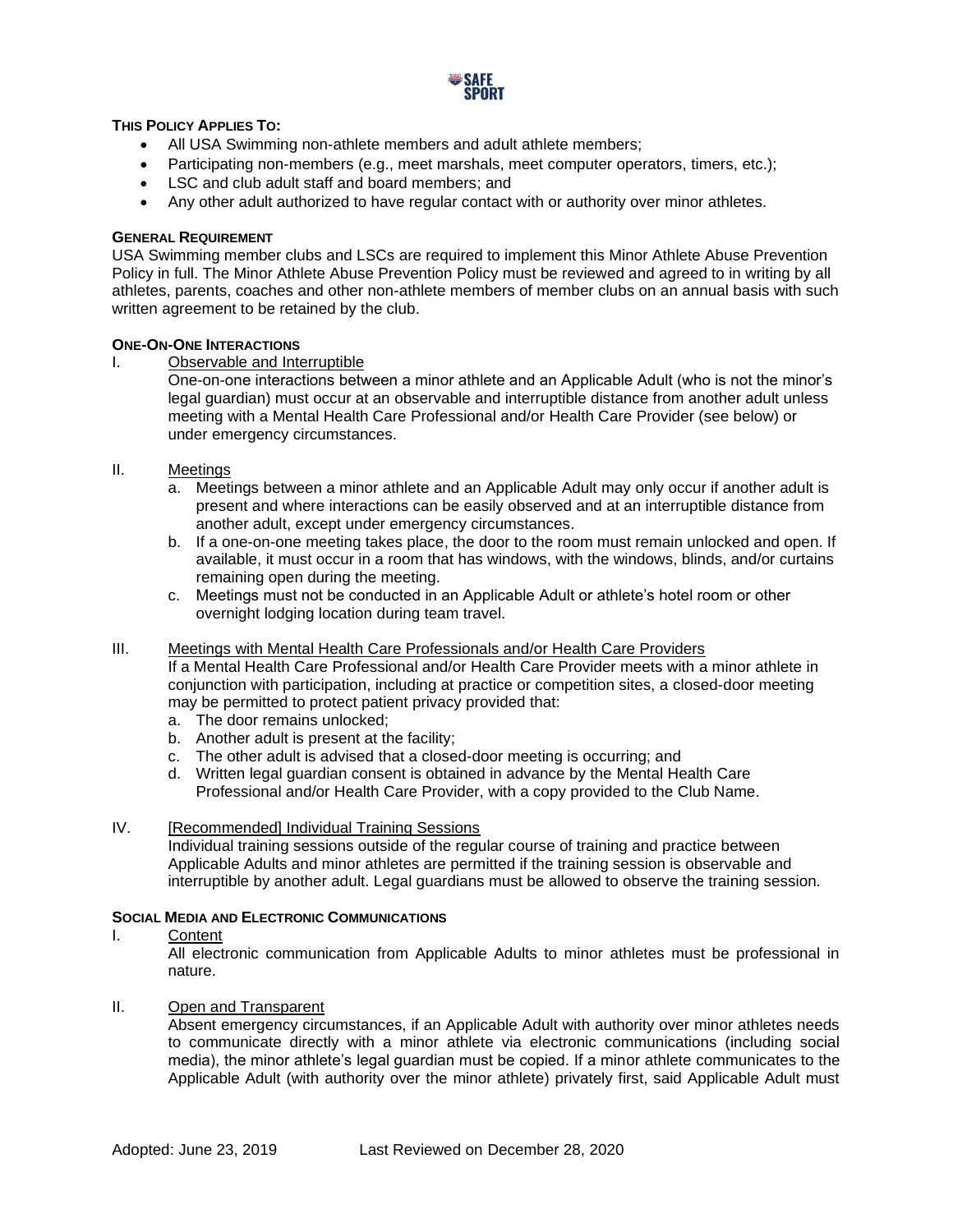

copy the minor athlete's legal guardian on any electronic communication response to the minor athlete.

When an Applicable Adult with authority over minor athletes communicates electronically to the entire team, said Applicable Adult must copy another adult.

#### III. Requests to Discontinue

Legal guardians may request in writing that their minor athlete not be contacted through any form of electronic communication by Club Name, LSC or by an Applicable Adult subject to this Policy. The organization must abide by any such request that the minor athlete not be contacted via electronic communication, or included in any social media post, absent emergency circumstances.

## IV. Hours

Electronic communications must only be sent between the hours of 8:00 a.m. and 8:00 p.m., unless emergency circumstances exist, or during competition travel.

#### V. Prohibited Electronic Communication

Applicable Adults with authority over minor athletes are not permitted to maintain private social media connections with unrelated minor athletes and such Applicable Adults are not permitted to accept new personal page requests on social media platforms from minor athletes, unless the Applicable Adult has a fan page, or the contact is deemed as celebrity contact as opposed to regular contact. Existing social media connections with minor athletes must be discontinued. Minor athletes may "friend" Club Name and/or LSC's official page.

Applicable Adults with authority over minor athletes must not send private, instant or direct messages to a minor athlete through social media platforms.

#### **TRAVEL**

#### I. Local Travel

Local travel consists of travel to training, practice and competition that occurs locally and does not include coordinated overnight stay(s).

Applicable Adults must not ride in a vehicle alone with an unrelated minor athlete, absent emergency circumstances, and must always have at least two minor athletes or another adult in the vehicle, unless otherwise agreed to in writing by the minor athlete's legal guardian.

[Recommended] Legal guardians must pick up their minor athlete first and drop off their minor athlete last in any shared or carpool travel arrangement.

### II. Team Travel

Team travel is travel to a competition or other team activity that the organization plans and supervises.

a. During team travel, when doing room checks two-deep leadership (two Applicable Adults should be present) and observable and interruptible environments must be maintained.

When only one Applicable Adult and one minor athlete travel to a competition, the minor athlete's legal guardian must provide written permission in advance and for each competition for the minor athlete to travel alone with said Applicable Adult.

Team Managers and Chaperones who travel with Club Name or LSC must be USA Swimming members in good standing.

b. Unrelated Applicable Adults must not share a hotel room, other sleeping arrangement or overnight lodging location with a minor athlete.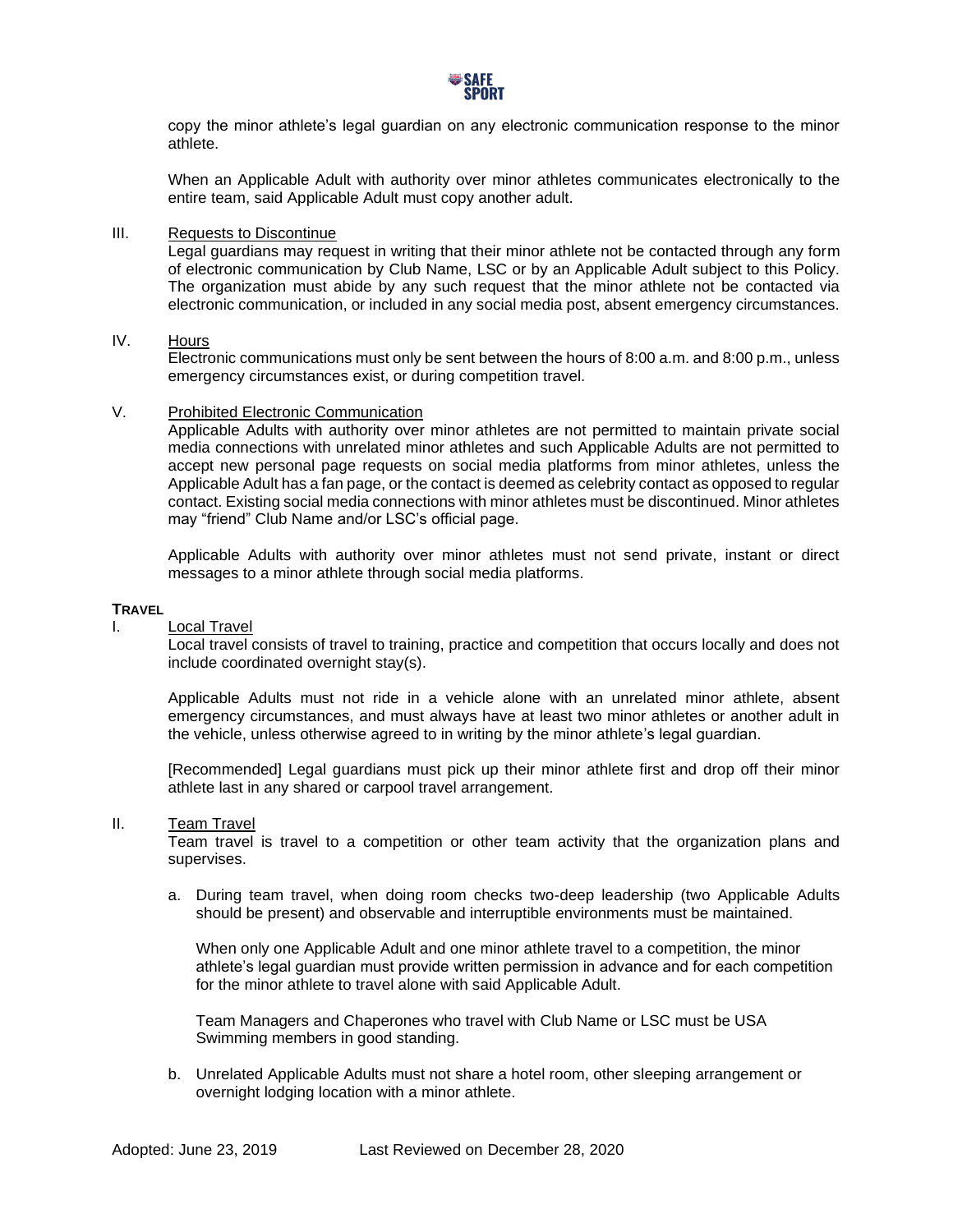

Minor athletes should be paired to share hotel rooms or other sleeping arrangements with other minor athletes of the same gender and of similar age.

c. Meetings during team travel must be conducted consistent with the One-on-One Interactions section of this Policy (i.e., any such meeting must be observable and interruptible). Meetings must not be conducted in an individual's hotel room or other overnight sleeping location.

#### **LOCKER ROOMS AND CHANGING AREAS**

#### I. Requirement to Use Locker Room or Changing Area

The designated locker room or changing area must be used when an athlete or Applicable Adult changes, in whole or in part, into or out of a swimsuit when wearing just one suit (e.g., deck changing is prohibited).

#### II. Use of Recording Devices

Use of any device's (including a cell phone's) recording capabilities, including voice recording, still cameras and video cameras in locker rooms, changing areas, or similar spaces by a minor athlete or an Applicable Adult is prohibited.

#### III. Undress

An unrelated Applicable Adult must not expose his or her breasts, buttocks, groin or genitals to a minor athlete under any circumstance. An unrelated Applicable Adult must not request an unrelated minor athlete to expose the minor athlete's breasts, buttocks, groin or genitals to the unrelated Applicable Adult under any circumstance.

# IV. One-on-One Interactions

Except for athletes on the same team or athletes attending the same competition, at no time are unrelated Applicable Adults permitted to be alone with a minor athlete in a locker room or changing area, except under emergency circumstances. If the organization is using a facility that only has a single locker room or changing area, separate times for use by Applicable Adults must be designated.

# V. Monitoring

Club Name must regularly and randomly monitor the use of locker rooms and changing areas to ensure compliance with this Policy. Locker rooms and changing areas may be monitored by use of the following methods:

- a. Conducting a sweep of the locker room or changing area before athletes arrive;
- b. Posting staff directly outside the locker room or changing area during periods of use;
- c. Leaving the doors open when adequate privacy is still possible; and/or
- d. Making occasional sweeps of the locker rooms or changing areas with women checking on female locker rooms and men checking on male locker rooms.

Every effort must be made to recognize when a minor athlete goes to the locker room or changing area during practice and competition, and, if the minor athlete does not return in a timely fashion, to check on the minor athlete's whereabouts.

#### VI. Legal Guardians in Locker Rooms or Changing Areas

Legal guardians are discouraged from entering locker rooms and changing areas. If a legal guardian does enter a locker room or changing area, it must only be a same-sex legal guardian and the legal guardian should notify a coach or administrator in advance.

## **MASSAGES AND RUBDOWNS/ATHLETE TRAINING MODALITIES**

I. Definition: In this section, the term "Massage" refers to any massage, rubdown, athletic training modality including physical modalities (e.g., stretching, physical manipulation, injury rehabilitation, etc.) and electronic or instrument assisted modalities (e.g., stim treatment, dry needling, cupping, etc.).